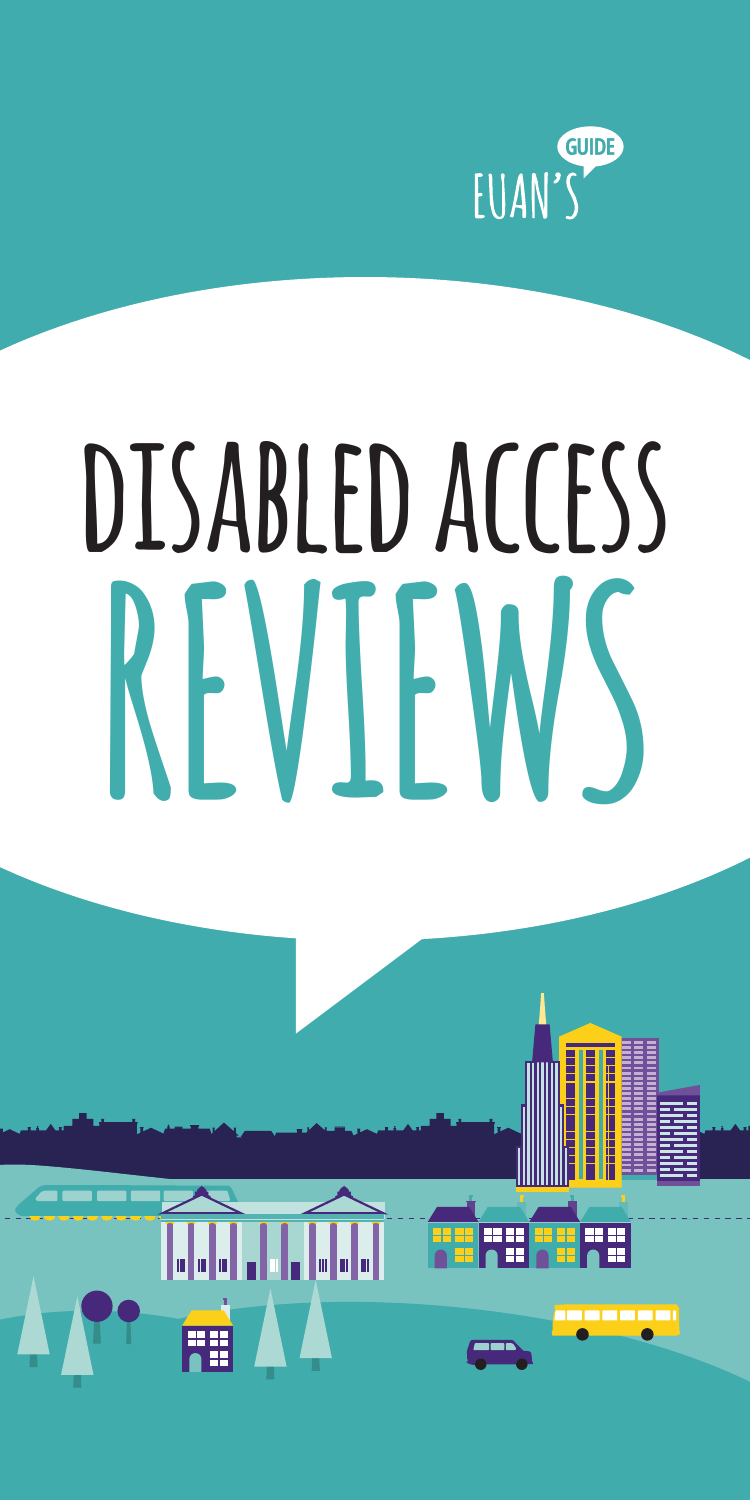Euan's Guide makes it easier for disabled people to find great places to go.

At the heart of the charity is our disabled access review website **www.euansguide.com.**

You can use the website to:

- **•** Find new places to visit
- **•** Share information about your experiences.

It has thousands of reviews and listings for all kinds of places, from visitor attractions, restaurants and hotels to everyday essentials like stations and shops.





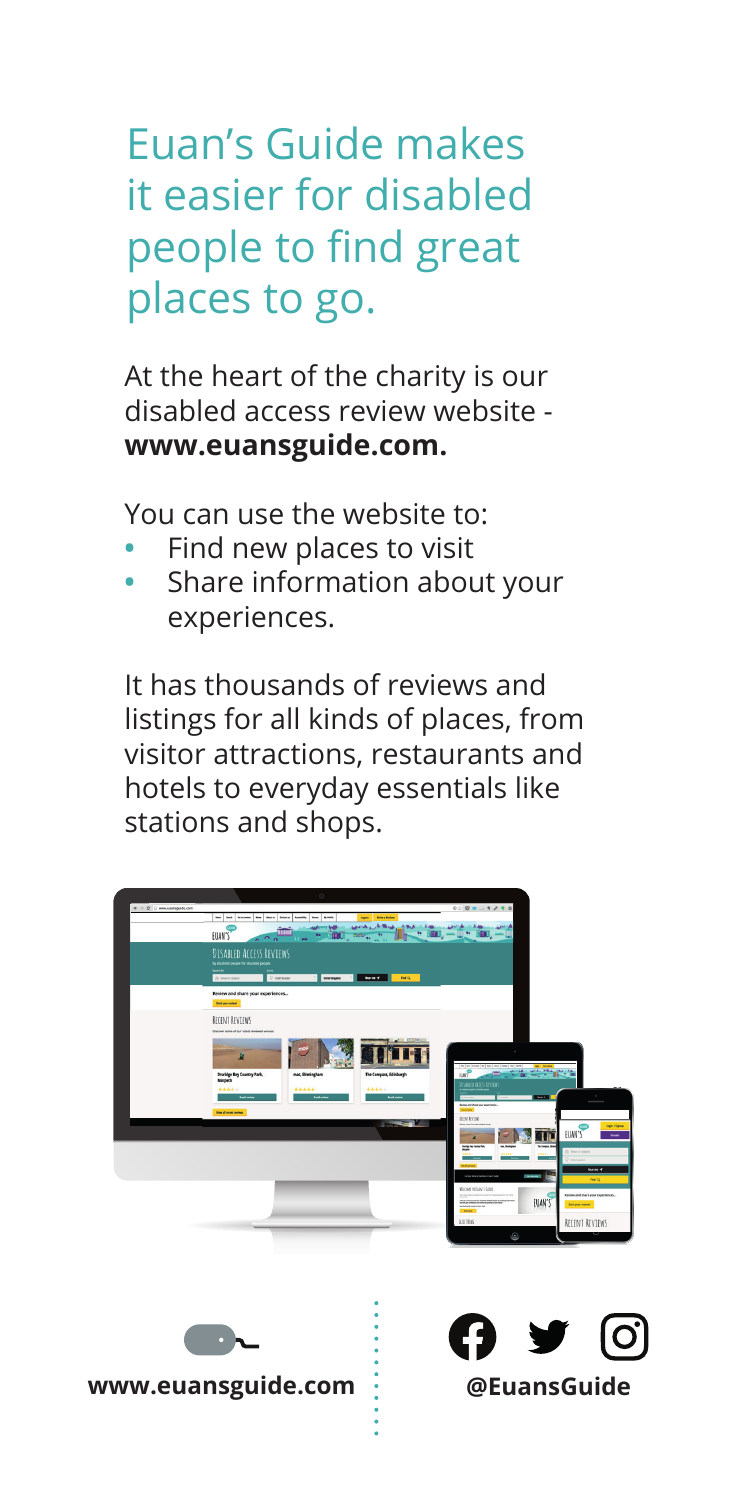

"

My family and I found that we had a limited list of accessible places that we would visit. If we wanted to try somewhere new it often became a major research project!

We knew that we were not alone. Other disabled people were only visiting a handful of places and were often struggling to find the information they needed.

I knew that a recommendation from someone with similar access requirements would be powerful enough to give me the confidence to visit somewhere new and I hoped that other disabled people would feel the same.

Euan's Guide is designed to be a way for everyone to share their experiences. It removes the fear of the unknown and can take some of the stress out of going places and trying new things. "

## **Euan MacDonald, Co-founder of Euan's Guide**